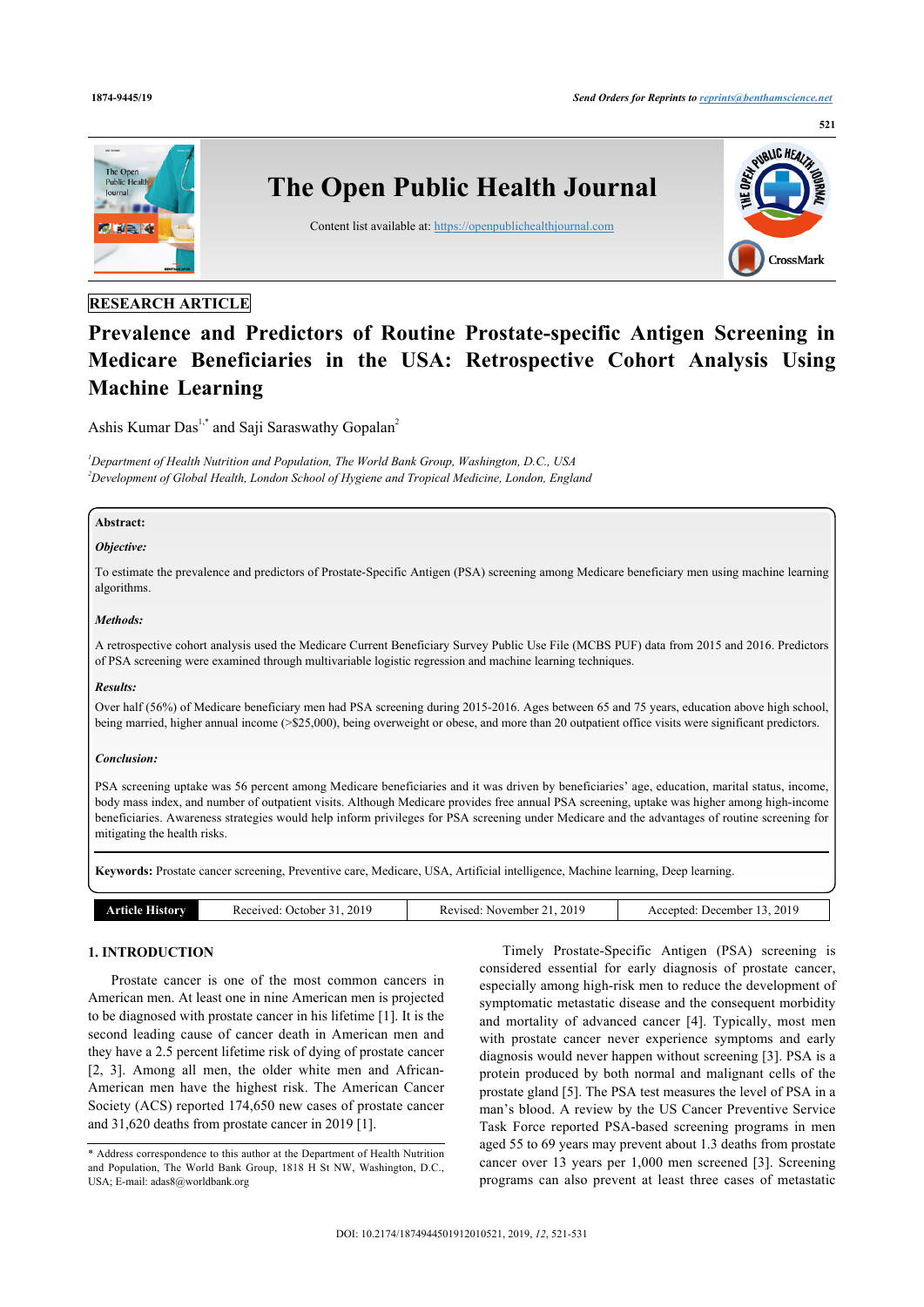prostate cancer per 1,000 men screened, although chances of false-positive cases and psychological harms cannot be ignored [[3](#page-9-2)].

Nonetheless, the latest recommendation of the ACS and US preventive service task force does not encourage a routine prostate cancer screening for all men[[6](#page-10-1)]. Rather, ACS recommends men with average and high risk of prostate cancer to having an informed decision on early screening [\[6\]](#page-10-1). If men of average and high risks are unable to decide on PSA test, the screening decision can be made by the health providers [[6](#page-10-1)]. If no prostate cancer is found in the test, the timing of the next screening will depend on the level of PSA in the blood test [\[6](#page-10-1)]. Yearly rescreening is recommended for men with PSA level 2.5 ng/mL or higher [\[6\]](#page-10-1).

In this scenario, the existing evidence indicates uncertainties in opting for routine PSA screening by patients and providers. Additionally, individual level characteristics and access barriers can also influence the uptake of PSA screening [[7](#page-10-2)]. Insurance coverage remains another key barrier to most preventive care seeking in the USA [[2\]](#page-9-1). However, the existing evidence on the uptake of routine PSA screening and its determinants is limited. A few studies examined the uptake of diagnostic PSA screening using the national cancer registry data [\[2,](#page-9-1) [7](#page-10-2)]. However, the registry gives screening data only for positively diagnosed patients. This study focuses on the uptake of routine preventive PSA screening after the implementation of the US preventive taskforce recommendations among Medicare beneficiaries. Medicare is the largest health insurance program by the U.S. Federal government for people above sixty years, certain young people with disabilities, and people with end-stage renal failure [[8](#page-10-3)]. As older men are at higher risk of prostate cancer, examining Medicare would give a truly representative picture of the routine PSA screening, especially among high-risk older men in the country.

Additionally, this study made a unique attempt in applying machine learning techniques to understand the predictors of routine PSA screening. Although machine learning has a robust scope in predicting preventive care patterns, it has not been widely applied in general and for prostate cancer in the USA and elsewhere [\[9\]](#page-10-4). Machine learning applies computer algorithms and a range of statistical models to understand associations of predictive power from examples in data [[10](#page-10-5)]. It has an incredible pattern recognizing ability in big and raw data such as Medicare and registries to inform policy and research.

In this context, the study had two objectives. First, it estimated the prevalence of PSA cancer screening among Medicare beneficiary men, using the beneficiary survey. Secondly, it determined the patient level predictors of PSA cancer screening among Medicare beneficiaries through both conventional regression analysis and machine learning techniques. This study compared machine learning with the conventional regression method in predictive analysis. Unlike the conventional regression analysis, machine learning can easily rank the predictors of PSA cancer screening for better policy navigation [[11](#page-10-6)]. It tested six commonly used machine learning algorithms to understand their level of accuracy in predictive analysis of PSA screening [\[12](#page-10-7)].

### **2. METHODS**

#### **2.1. Data Source**

We used the Medicare Current Beneficiary Survey public use file (MCBS PUF) data from 2015 and 2016. The MCBS PUF – conducted by the Center for Medicare and Medicaid Services (CMS) – includes a nationally representative sample of the Medicare population. They included Medicare beneficiaries with coverage of part A, part B, Medicare Advantage, prescription drug coverage and private insurance and dual coverage (Medicare and Medicaid). The survey collected information from community dwelling Medicare beneficiaries on self-reported socio-demographics, health status, health behaviors, as well as health insurance, utilization, and access to care. There were separate cohorts for 2015 and 2016 data as well as a pooled cohort combining both years.

#### **2.2. Outcome Variable**

The dependent variable was the use of PSA cancer screening test. In the MCBS data, the variable "PSA prostate blood test (past year)" was collected with either "yes" or "no" responses.

#### **2.3. Predictors**

We utilized demographic, socio-economic, insurance, health status, and healthcare utilization variables as predictors. Demographic predictors included race, age group, and marital status. Race included four categories – "non-Hispanic white", "non-Hispanic black", "Hispanic", and "other". There were three age groups – below 65 years, 65 to 75 years, and above 75 years. Marital status consisted of four categories – "married", "widowed", "divorced/separated", and "never married".

Socio-economic predictors were education, annual income, and place of stay. There were three education categories – "less than high school", "high school or vocational, technical, business, etc.", and "more than high school". Annual income was dichotomized between below and above \$25,000. Place of stay was a binary variable as well with respondents from metro and non-metro regions. Insurance predictors consisted of dual coverage (Medicare and Medicaid), part D coverage, enrollment in Medicare Advantage, and private insurance. All insurance predictors were binary variables with "yes" or "no" responses.

Body weight, perceived health, and number of limitations in Activities Of Daily Living (ADLs) were three health status predictors. Body weight predictor was derived out of the Body Mass Index (BMI) variable. The BMI variable had five possible categories - "healthy", "underweight", "overweight", "obese", and "extreme or high-risk obesity". This variable was recoded into four categories in our analysis while combining obese and extreme or high-risk obesity to one obese category. Perceive health (asked as – General health compared to one year ago) had five categories "Much better", "Somewhat better", "About the same", "Somewhat worse", and "Much Worse". Activities of Daily Living (ADLs) include the performance of the basic activities of self-care, such as dressing, ambulation, or eating. The ADL predictor was the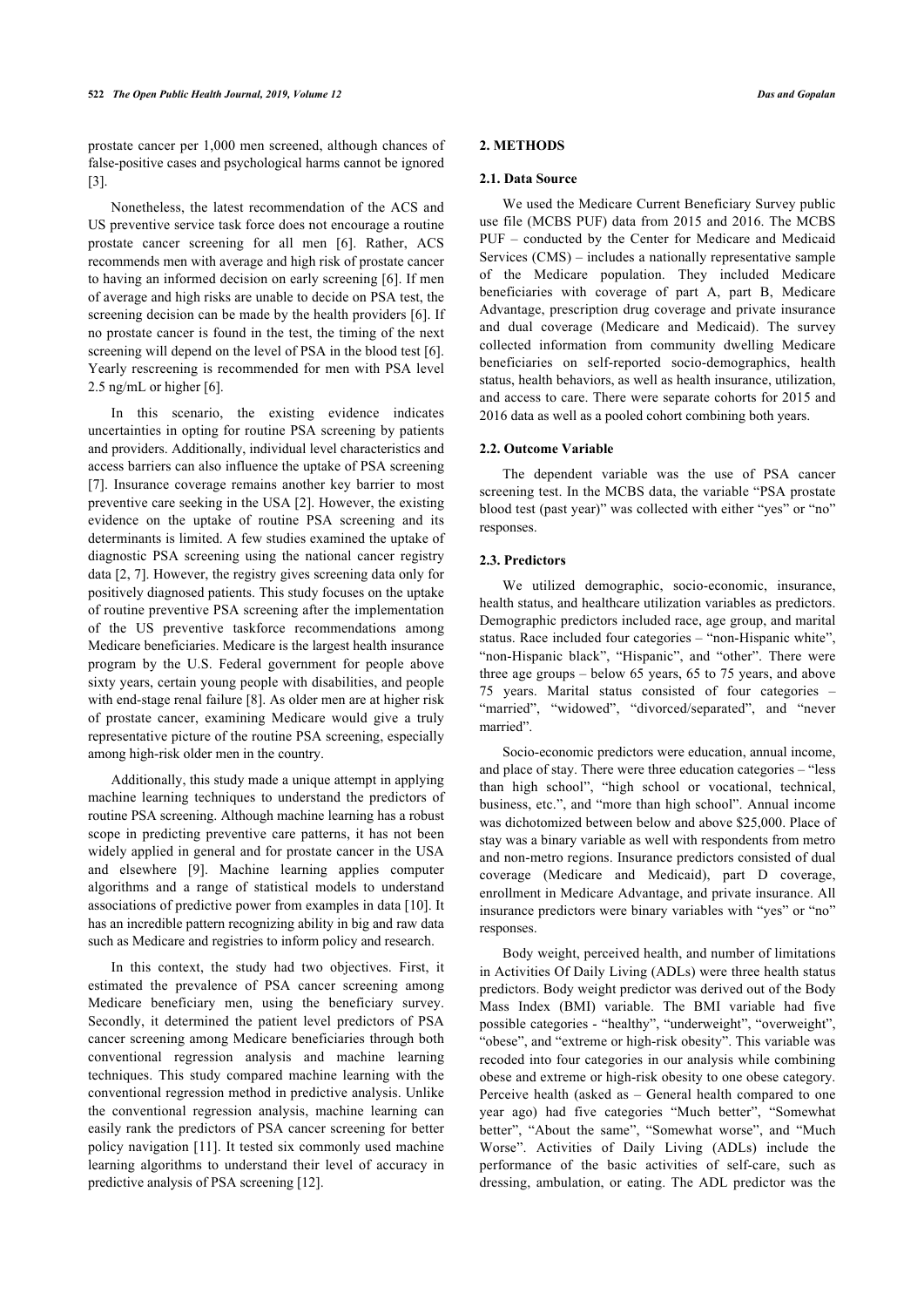count of limited activities coded as none, one, and two or more.

Healthcare utilization predictors were number of outpatient office visits and inpatient stays. Both outpatient office visits and inpatient stay variables were categorized into six responses – "no office visit", "1 to 5 office visits", "6 to 10 office visits", "11 to 15 office visits", "16 to 20 office visits", and "21 or more office visits".

### **2.4. Statistical Methods**

#### *2.4.1. Descriptive Analysis*

Descriptive analyses were conducted for the predictors and the sample characteristics were presented by sub-groups under each predictor as weighted proportions. The correlation was tested among all predictors with Pearson's correlation coefficient. Bivariable analyses were performed using Rao-Scott tests to demonstrate possible [asso](#page-10-8)ciations between the dependent variable and predictors [13]. Separate Rao-Scott tests were conducted by the year cohort (2015 and 2016) and for the pooled cohort.

#### *2.4.2. Predictive Analysis*

First, associations between PSA screening and predictors (demographic, socio-economic, insurance, health status, and healthcare utilization variables) were estimated using a multivariable logistic regression model. Associations were considered statistically significant if the p-value was below 0.05. All estimates were weighted by using sample weights to represent the population of all "ever-enrolled" Medicare beneficiaries.

Secondly, machine learning was used to predict the determinants of PSA screening and also to check if there was any variation in such predictors between conventional multivariate regression analysis and machine learning analysis. We tested five commonly used machine learning algorithms to understand which algorithm provides higher accuracy of prediction. We applied five commonly used supervised machine learning algorithms in healthcare research (logistic regression, support vector machine, K neighbor classification, random forest, and gradient boosting) along with a deep neural network. We em[plo](#page-10-9)yed machine learning predictive analysis on the pooled data [14].

#### *2.4.3. Logistic Regression*

Logistic regression is an algorithm used on classification problems (binary or categorical output), where the [algo](#page-10-7)rithm fits the best model to describe the relationship between the output (dependent) and input (independent) variables [12].

#### *2.4.4. Support Vector Machine*

<span id="page-2-0"></span>In support Vector Machine (SVM), the data is classified i[nto](#page-10-7) two classes based on the output variable over a hyperplane [12]. The algorithm tries to maximize the distance between the hyperplane and the two closest data points from each class.

#### *2.4.5. K Nearest Neighbors*

In this algorithm, the class of a new observation is decided by the majority class among its neighbors [\[15](#page-10-10)]. We selected 20 nearest neighbors in our model. So, the majority out of these neighbors would decide the predicted class for the new sample.

### *2.4.6. Random Forest*

Random forest is an algorithm that uses a combination of decision trees. Decision trees consist of recursively partitioning the predictors [[16\]](#page-10-11). The algorithm sequentially fits predictors to predict the output starting with the most important predictor and continuing until the weakest in the defined model of predictors. The final predicted result of a random forest model is a summary of the majority vote of results predicted by the individual decision trees. We used 501 decision trees in our model while the trees were extended up to a maximum depth of 10.

#### *2.4.7. Gradient Boosting*

Gradient boosting is an ensemble model using shallow and successive decision trees [[17\]](#page-10-12). Each tree learns successively and improves on the previous. Eventually, these successive trees are weighted to produce a combined estimate.

#### *2.4.8. Deep Neural Network*

A neural network is a mathematical model that simulates the activity of the human brain[[18](#page-10-13)]. In the Deep Neural Network (DNN), information passes from input to output through several hidden layers. Typically, the inputs are the predictors and the output is the dependent variable. In the course of the flow of information from input to output layers, the algorithm learns patterns in the data. We used a DNN with one input layer, six hidden layers, and one output layer. Further, we used the Rectified Linear Unit (ReLU) activation function to express the relationship between the input and output nodes [[18](#page-10-13), [19](#page-10-14)]. We also used dropouts to prevent overfitting of the DNN. In a dropout, nodes are randomly dropped along with the network connections with other nodes.

For all algorithms, the pooled data was split into training (80 percent of the pooled sample) and validation segments (20 percent). The algorithms were initially trained on the training data and were later validated on the remaining validation segment for determining predictive strength. Five-Fold crossvalidation of the data was performed where the data was split into 80% training and 20% validation observations randomly five times, and the average was taken as the final result. The models were evaluated with accuracy (correct prediction of screened candidates as screened and non-screened candidates as non-screened) along with the area under the receiver operating characteristics curve (AUC)[[9](#page-10-4)]. Finally, relative contributions of the predictors were estimated with a relative decrease in the Gini index using the gradient boosting algorithm[[20\]](#page-10-15). All statistical analyses were performed with Stata 15 software and Python programming language [\[21](#page-10-16), [22](#page-10-17)]. The deep neural network was implemented on the Tensorflow framework [[12\]](#page-10-7).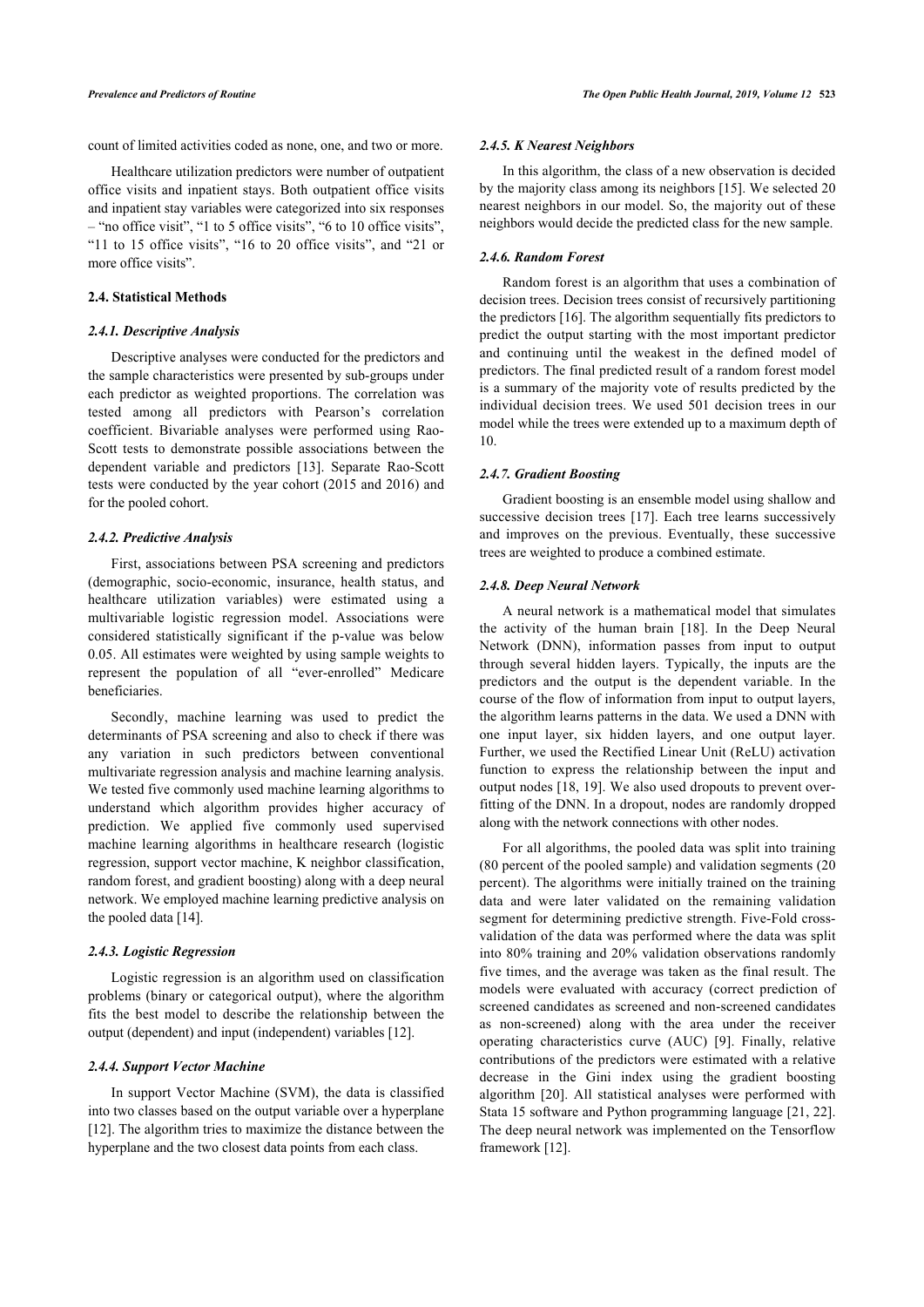

**Fig. (1A).** Area under the ROC curve for machine learning models

#### **3. RESULTS**

#### **3.1. Participants**

As shown in Table**1**, there were 5,140 and 5,202 respondents in 2015 and 2016 cohorts, respectively, with a combined population of 10,342 respondents. More than half of the sample belonged to the age group of 65 to 75 years, while slightly below two-thirds were above 75 years. Three-fourths of the sample was from the white non-Hispanic race. In terms of the annual income, two-thirds of the respondents had an income of above \$25,000. Most of the respondents belonged to metro regions, while more than half were educated above high school level and were married. With insurance coverage, more than 80% did not have dual Medicare and Medicaid coverage and more than two-thirds had part D coverage. While more than half had private insurance, about a third were enrolled in Medicare Advantage.

With respect to body weight, 40.9% were overweight in the pooled sample followed by obese (32.2%) and healthy (26%) individuals. Perceived health was similar to the previous year in 62.2% of respondents, while 15.7% felt it was worse. The majority of the respondents (62.7% in the pooled sample) had no limitations in activities of daily living, while 27.4% had two or more limitations. About half of the sample did not have an outpatient visit whereas a fifth had up to five annual visits. More than 90% did not have an inpatient visit in the previous year.

#### **3.2. Descr[ip](#page-6-0)tive Data**

Table **2** shows the distribution of PSA screening among various socio-demographic and other predictor groups. More than half of respondents (56% in the pooled cohort; 56.5% in 2015; and 55.5% in 2016) reported of PSA screening. Significantly higher proportions of respondents from the 65 to 75 years age group got themselves screened across all cohorts (p<0.001). Relatively more respondents from white non-Hispanic race, annual income above \$25,000, education above high school, and married were likely to be screened  $(p<0.001)$ .

In terms of insurance-related predictors, higher proportions of respondents without dual coverage, but with private insurance were likely to be screened for PSA. Bivariable results were similar in both the 2015 and 2016 cohorts. The probability of screening was higher among respondents with higher than normal body weight  $(p<0.001)$  and without any ADLs (not significant in the pooled cohort). Respondents with higher outpatient visits (p<0.001) had higher probabilities of screening.

Table **[3](#page-7-0)** (from multivariable logistic regression) presents the social, demographic, health status, and insurance utilization factors associated with PSA cancer screening among Medicare beneficiaries. Among the 2015 cohort respondents, between 65 and 75 years, education above high school, being married, higher annual income (> \$25,000), with Medicare advantage, being overweight or obese, and more than 20 outpatient office visits were significantly (all:  $p < 0.05$ ) associated with PSA screening use. Similar associations were also observed for the 2016 cohort except for income (not significant) and private insurance (significant) predictors. The combined cohort had similar associations to the 2015 cohort and in addition, having dual Medicare and Medicaid coverage was positively associated with PSA screening.

In agreement with the regression analysis, machine learning analysis also showed that age, marital status, number of outpatient visits, body weight, and income were the five most important predictors for PSA screening.

Among various machine learning algorithms (Table**4**), random forest had the highest accuracy (65.5%), followed by deep neural networks (65.4%), gradient boosting (65.1%), logistic regression (63.3%), support vector machine (62.2%), and k nearest neighbor (62%). In terms of area under the receiver operating characteristics curve, gradient boosting performed the highest (68.4%), closely followed by deep neural networks (68.3%). Considering both measures, the deep neural networks model was the best performer. (Fig. **[1A](#page-2-0)**) presents the ROC and AUC for all models excluding DNN (shown in Fig. **[1B](#page-4-1)**). Using the gradient boosted algorithm, the relative importance of variables was plotted (Fig. **[2](#page-4-2)**).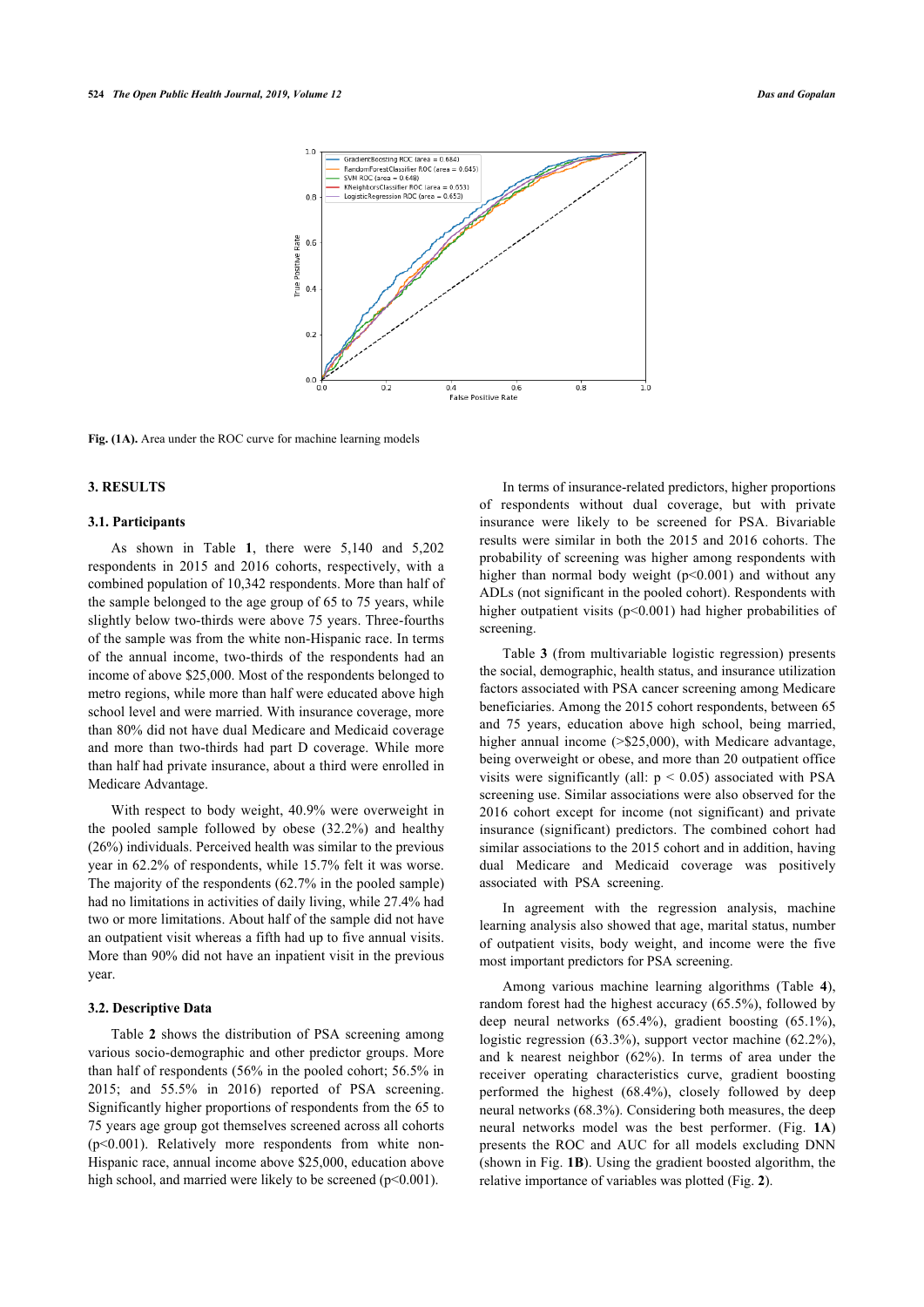<span id="page-4-1"></span>

<span id="page-4-2"></span>**Fig. (1B).** Area under the ROC curve for DNN.



Fig. (2). Relative importance of different predictors.

<span id="page-4-0"></span>**Table 1. Socio-demographic characteristics.**

|                    | <b>Cohorts</b> |            |           |  |  |  |
|--------------------|----------------|------------|-----------|--|--|--|
| Variable           | 2015           | 2016       | Total     |  |  |  |
|                    | $n=5140$       | $n = 5202$ | $n=10342$ |  |  |  |
| Age group, years   |                |            |           |  |  |  |
| $\leq 65$          | 17.5           | 16.5       | 17.0      |  |  |  |
| 65-75              | 51.6           | 51.7       | 51.6      |  |  |  |
| >75                | 31.0           | 31.8       | 31.4      |  |  |  |
| Race               |                |            |           |  |  |  |
| White non-Hispanic | 74.8           | 75.6       | 75.2      |  |  |  |
| Black non-Hispanic | 9.1            | 9.2        | 9.2       |  |  |  |
| Hispanic           | 9.3            | 7.7        | 8.5       |  |  |  |
| Other              | 6.8            | 7.5        | 7.2       |  |  |  |
| Income, annual     |                |            |           |  |  |  |
| $<$ \$25,000       | 33.0           | 31.6       | 32.3      |  |  |  |
| $>$ \$25,000       | 67.0           | 68.4       | 67.7      |  |  |  |
| Metro region       |                |            |           |  |  |  |
| Metro              | 79.5           | 79.0       | 79.2      |  |  |  |
| Non-metro          | 20.5           | 21.0       | 20.8      |  |  |  |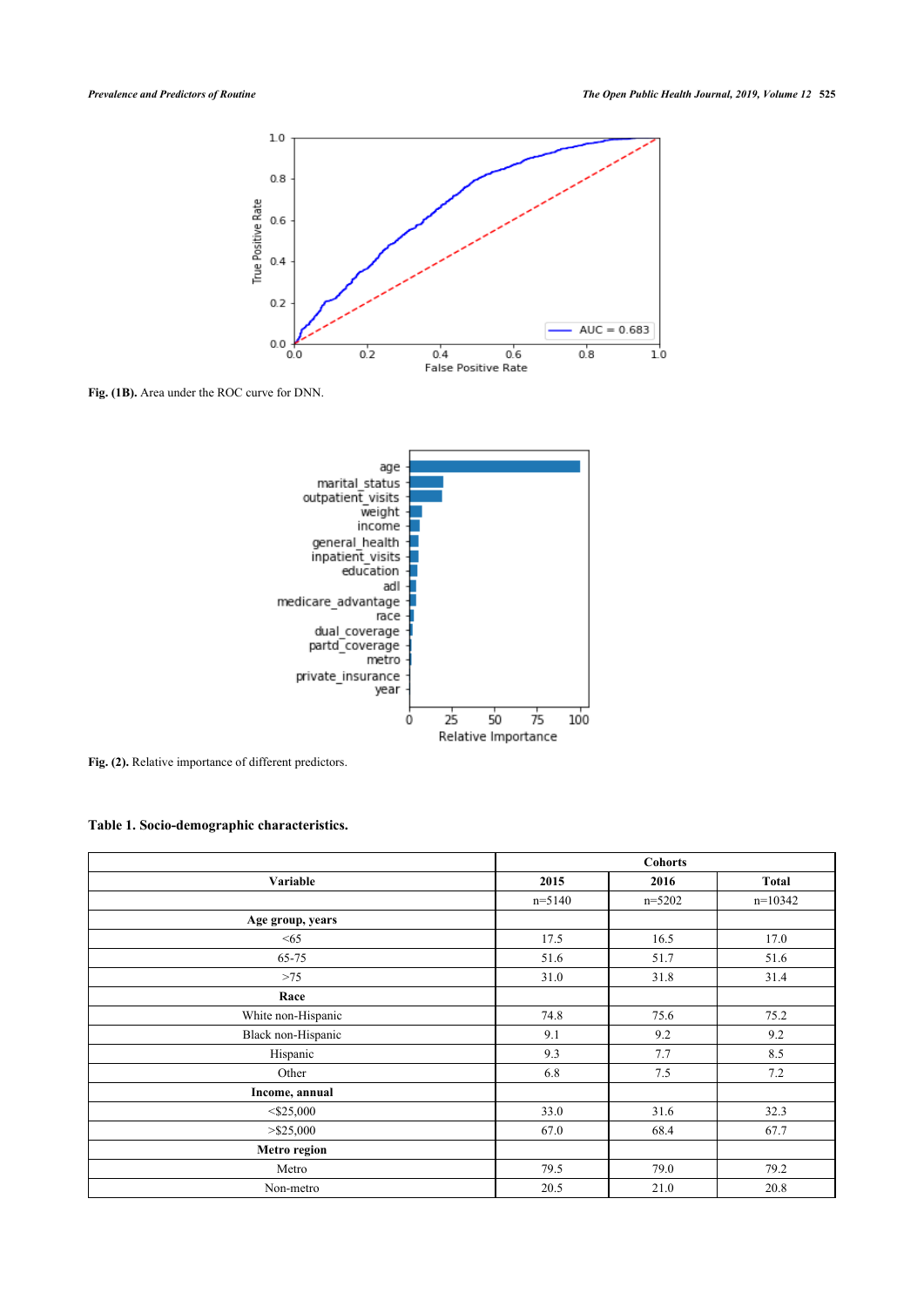# **526** *The Open Public Health Journal, 2019, Volume 12 Das and Gopalan*

| (Table 1) contd                       |                |          |              |  |
|---------------------------------------|----------------|----------|--------------|--|
|                                       | <b>Cohorts</b> |          |              |  |
| Variable                              | 2015           | 2016     | <b>Total</b> |  |
| <b>Education</b>                      |                |          |              |  |
| No high school                        | 16.9           | 16.0     | 16.4         |  |
| High school                           | 31.0           | 30.4     | 30.7         |  |
| Above high school                     | 52.2           | 53.6     | 52.9         |  |
| <b>Marital status</b>                 |                |          |              |  |
| Married                               | 64.6           | 65.6     | 65.1         |  |
| Widowed                               | 10.3           | 9.7      | 10.0         |  |
| Divorced/separated                    | 14.6           | 14.9     | 14.8         |  |
| Never Married                         | 10.5           | 9.8      | 10.1         |  |
| Dual coverage (Medicare and Medicaid) |                |          |              |  |
| N <sub>0</sub>                        | 84.5           | 85.4     | 85.0         |  |
| Yes                                   | 15.5           | 14.6     | 15.0         |  |
| Part D coverage                       |                |          |              |  |
| No                                    | 30.7           | 30.1     | 30.4         |  |
| Yes                                   | 69.3           | 70.0     | 69.6         |  |
| Has private insurance                 |                |          |              |  |
| N <sub>o</sub>                        | 47.1           | 47.3     | 47.2         |  |
| Yes                                   | 52.9           | 52.7     | 52.8         |  |
| <b>Enrolled in Medicare Advantage</b> |                |          |              |  |
| No                                    | 66.1           | 65.7     | 65.9         |  |
| Yes                                   | 33.9           | 34.3     | 34.1         |  |
|                                       |                |          |              |  |
| <b>Body weight</b>                    |                |          |              |  |
| Healthy                               | 26.0           | 26.0     | 26.0         |  |
| Underweight                           | 0.9            | 1.0      | 0.9          |  |
| Overweight                            | 40.9           | 40.9     | 40.9         |  |
| Obese                                 | 32.3           | 32.2     | 32.2         |  |
| Perceived health                      |                |          |              |  |
| Much Better                           | 7.6            | 7.3      | $7.5\,$      |  |
| Somewhat better                       | 12.2           | 12.3     | 12.2         |  |
| About the same                        | 62.1           | 62.4     | 62.2         |  |
| Somewhat worse                        | 15.5           | 15.9     | 15.7         |  |
| Worse                                 | 2.6            | 2.2      | 2.4          |  |
| No. of ADLs                           |                |          |              |  |
| $\bf{0}$                              | 61.0           | 64.4     | 62.7         |  |
| $\mathbf{1}$                          | 9.2            | 10.7     | 9.9          |  |
| $>=2$                                 | 29.9           | $25.0\,$ | 27.4         |  |
| No. of outpatient visits              |                |          |              |  |
| None                                  | 49.3           | 50.7     | 50.0         |  |
| $1$ to $5\,$                          | 22.7           | 21.5     | 22.1         |  |
| $6$ to $10\,$                         | 13.7           | 13.8     | 13.8         |  |
| 11 to 15                              | $7.4\,$        | 7.3      | 7.3          |  |
| $16$ to $20\,$                        | $3.4$          | 3.8      | 3.6          |  |
| $>20$                                 | 3.5            | 3.0      | 3.2          |  |
| No. of inpatient visits               |                |          |              |  |
| None                                  | 90.9           | 91.6     | 91.2         |  |
| $1$ to $5\,$                          | 6.8            | 6.4      | 6.6          |  |
| $6$ to $10\,$                         | $1.5$          | $1.2\,$  | $1.3$        |  |
| 11 to 15                              | 0.5            | 0.4      | 0.5          |  |
| $16$ to $20\,$                        | 0.3            | 0.4      | 0.4          |  |
| Year                                  |                |          |              |  |
| 2015                                  |                |          | 49.5         |  |
| 2016                                  |                |          | 50.5         |  |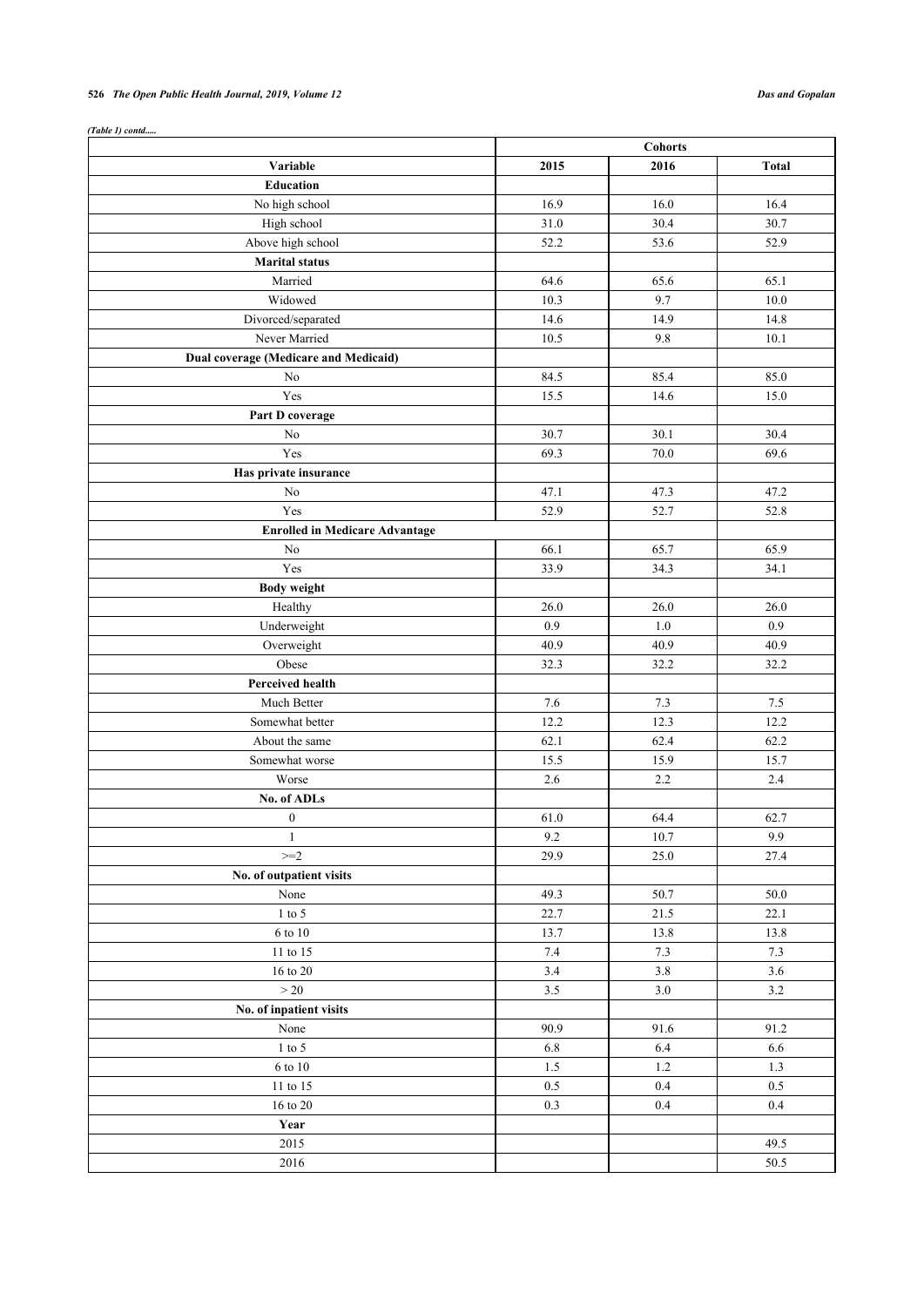# <span id="page-6-0"></span>**Table 2. Incidence of PSA test among Medicare beneficiaries.**

|                                       | <b>Cohorts</b> |           |            |           |              |           |  |
|---------------------------------------|----------------|-----------|------------|-----------|--------------|-----------|--|
| Variable                              | 2015           | Rao-Scott | 2016       | Rao-Scott | <b>Total</b> | Rao-Scott |  |
|                                       | $n=5140$       | (p)       | $n = 5202$ | (p)       | $n=10342$    | (p)       |  |
| Age group, years                      |                |           |            |           |              |           |  |
| < 65                                  | 33.7           | < 0.001   | 33.0       | < 0.001   | 33.4         | < 0.001   |  |
| 65-75                                 | 62.6           |           | 62.3       |           | 62.4         |           |  |
| $>75$                                 | 59.2           |           | 56.3       |           | 57.7         |           |  |
| Race                                  |                |           |            |           |              |           |  |
| White non-Hispanic                    | 58.9           | < 0.001   | 56.6       | 0.079     | 57.7         | < 0.001   |  |
| Black non-Hispanic                    | 48.3           |           | 51.3       |           | 49.8         |           |  |
| Hispanic                              | 51.1           |           | 57.0       |           | 53.8         |           |  |
| Other                                 | 48.6           |           | 48.5       |           | 48.6         |           |  |
| Income, annual                        |                |           |            |           |              |           |  |
| $<$ \$25,000                          | 40.3           | < 0.001   | 45.7       | < 0.001   | 43.0         | < 0.001   |  |
| $>$ \$25,000                          | 64.5           |           | 60.1       |           | 62.2         |           |  |
| Metro region                          |                |           |            |           |              |           |  |
| Metro                                 | 55.9           | 0.246     | 55.9       | 0.426     | 55.9         | 0.756     |  |
| Non-metro                             | 58.7           |           | 54.2       |           | 56.4         |           |  |
| <b>Education</b>                      |                |           |            |           |              |           |  |
| No high school                        | 43.7           | < 0.001   | 48.1       | < 0.001   | 45.9         | < 0.001   |  |
| High school                           | 53.3           |           | 50.9       |           | 52.1         |           |  |
| Above high school                     | 62.8           |           | 60.5       |           | 61.6         |           |  |
| <b>Marital</b> status                 |                |           |            |           |              |           |  |
| Married                               | 62.6           | < 0.001   | 60.6       | < 0.001   | 61.6         | < 0.001   |  |
| Widowed                               | 53.9           |           | 52.7       |           | 53.3         |           |  |
| Divorced/separated                    | 51.0           |           | 49.5       |           | 50.2         |           |  |
| Never Married                         | 30.0           |           | 33.4       |           | 31.7         |           |  |
| Dual coverage (Medicare and Medicaid) |                |           |            |           |              |           |  |
| N <sub>0</sub>                        | 60.5           | < 0.001   | 58.3       | < 0.001   | 59.4         | < 0.001   |  |
| Yes                                   | 35.0           |           | 39.2       |           | 37.0         |           |  |
| Part D coverage                       |                |           |            |           |              |           |  |
| No                                    | 57.5           | 0.52      | 55.0       | 0.668     | 56.2         | 0.855     |  |
| Yes                                   | 56.1           |           | 55.8       |           | 55.9         |           |  |
| Has private insurance                 |                |           |            |           |              |           |  |
| No                                    | 50.5           | < 0.001   | 49.7       | < 0.001   | 50.1         | < 0.001   |  |
| Yes                                   | 61.9           |           | 60.7       |           | 61.3         |           |  |
| <b>Enrolled in Medicare Advantage</b> |                |           |            |           |              |           |  |
| No                                    | 55.5           | 0.111     | 54.6       | 0.124     | 55.0         | 0.039     |  |
| Yes                                   | 58.5           |           | 57.3       |           | 57.9         |           |  |
| <b>Body weight</b>                    |                |           |            |           |              |           |  |
| Healthy                               | 48.0           | < 0.001   | 50.3       | < 0.001   | 49.2         | < 0.001   |  |
| Underweight                           | 42.0           |           | 49.8       |           | 46.1         |           |  |
| Overweight                            | 61.5           |           | 58.0       |           | 59.7         |           |  |
| Obese                                 | 58.5           |           | 57.9       |           | 58.2         |           |  |
| <b>Perceived health</b>               |                |           |            |           |              |           |  |
| Much Better                           | 60.4           | 0.438     | 57.8       | 0.697     | 59.1         | 0.540     |  |
| Somewhat better                       | 59.3           |           | 54.1       |           | 56.7         |           |  |
| About the same                        | 55.6           |           | 55.3       |           | 55.5         |           |  |
| Somewhat worse                        | 56.0           |           | 57.2       |           | 56.6         |           |  |
|                                       |                |           |            |           |              |           |  |
| Worse                                 | 55.2           |           | 50.8       |           | 53.2         |           |  |
| No. of ADLs<br>$\boldsymbol{0}$       |                |           |            |           |              |           |  |
|                                       | 60.8           | < 0.001   | 59.3       | 0.046     | 60.0         | 0.059     |  |
| $\mathbf{1}$                          | 45.3           |           | 46.1       |           | 45.8         |           |  |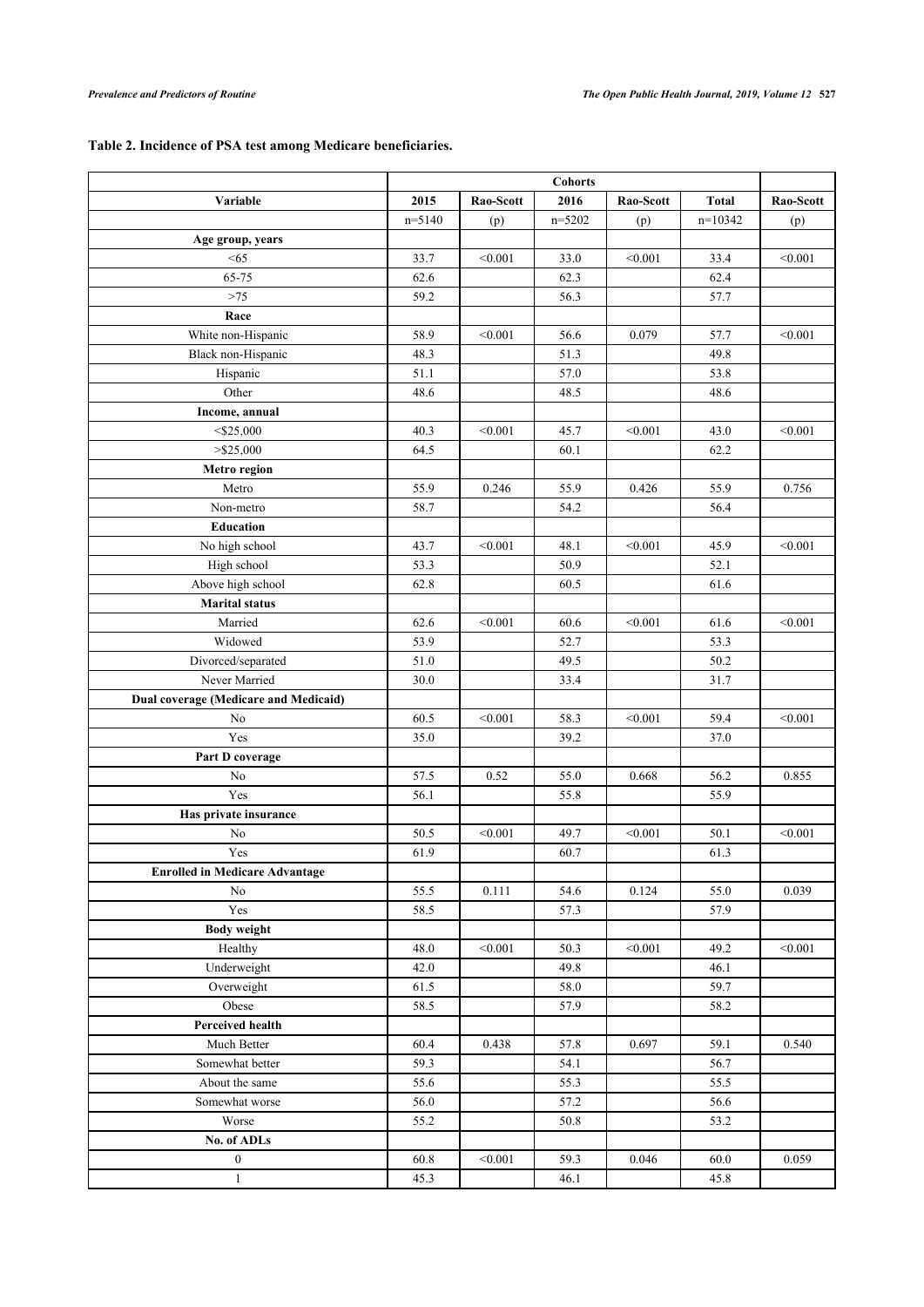# **528** *The Open Public Health Journal, 2019, Volume 12 Das and Gopalan*

|                          |      | <b>Cohorts</b> |      |           |              |           |  |  |  |  |
|--------------------------|------|----------------|------|-----------|--------------|-----------|--|--|--|--|
| Variable                 | 2015 | Rao-Scott      | 2016 | Rao-Scott | <b>Total</b> | Rao-Scott |  |  |  |  |
| $>=2$                    | 51.2 |                | 49.8 |           | 50.5         |           |  |  |  |  |
| No. of outpatient visits |      |                |      |           |              |           |  |  |  |  |
| None                     | 52.7 | < 0.001        | 51.9 | < 0.001   | 52.3         | < 0.001   |  |  |  |  |
| $1$ to 5                 | 54.7 |                | 53.1 |           | 53.9         |           |  |  |  |  |
| 6 to 10                  | 62.1 |                | 61.8 |           | 62.0         |           |  |  |  |  |
| 11 to 15                 | 68.5 |                | 64.2 |           | 66.4         |           |  |  |  |  |
| 16 to 20                 | 57.5 |                | 69.1 |           | 63.6         |           |  |  |  |  |
| >20                      | 74.5 |                | 66.9 |           | 70.9         |           |  |  |  |  |
| No. of inpatient visits  |      |                |      |           |              |           |  |  |  |  |
| None                     | 56.3 | 0.923          | 55.6 | 0.559     | 55.9         | 0.882     |  |  |  |  |
| $1$ to 5                 | 58.7 |                | 57.0 |           | 57.9         |           |  |  |  |  |
| 6 to 10                  | 60.5 |                | 46.6 |           | 54.4         |           |  |  |  |  |
| 11 to 15                 | 57.1 |                | 43.8 |           | 50.9         |           |  |  |  |  |
| 16 to 20                 | 50.5 |                | 56.0 |           | 53.8         |           |  |  |  |  |
| Year                     |      |                |      |           |              |           |  |  |  |  |
| 2015                     |      |                |      |           | 56.5         | 0.428     |  |  |  |  |
| 2016                     |      |                |      |           | 55.5         |           |  |  |  |  |
| <b>Total</b>             | 56.5 |                | 55.5 |           | 56.0         |           |  |  |  |  |

# *(Table 2) contd.....*

# <span id="page-7-0"></span>**Table 3. Association between PSA test and predictors.**

|                                       | <b>Cohorts</b>    |                       |       |                    |                       |         |                    |                       |         |
|---------------------------------------|-------------------|-----------------------|-------|--------------------|-----------------------|---------|--------------------|-----------------------|---------|
|                                       | 2015              |                       |       | 2016               |                       |         | <b>Total</b>       |                       |         |
| <b>Variables</b>                      | <b>Odds</b> ratio | 95% CI                |       | p value Odds ratio | 95% CI                |         | p value Odds ratio | 95% CI                | p value |
| Age group, years                      |                   |                       |       |                    |                       |         |                    |                       |         |
| < 65                                  | Reference         |                       |       |                    |                       |         |                    |                       |         |
| 65-75                                 | 2.08              | $1.59 - 2.73$ < 0.001 |       | 2.29               | $1.77 - 2.97$ < 0.001 |         | 2.16               | $1.79 - 2.61$ < 0.001 |         |
| $>75$                                 | 1.66              | $1.27 - 2.17$ < 0.001 |       | 1.65               | $1.28 - 2.13$         | < 0.001 | 1.64               | $1.36 - 1.97$         | < 0.001 |
| Race                                  |                   |                       |       |                    |                       |         |                    |                       |         |
| White non-Hispanic                    | Reference         |                       |       | Reference          |                       |         | Reference          |                       |         |
| Black non-Hispanic                    | 1.00              | $0.77 - 1.31$         | 0.994 | 1.16               | $0.87 - 1.55$         | 0.313   | 1.08               | $0.89 - 1.32$         | 0.448   |
| Hispanic                              | 1.09              | $0.82 - 1.43$         | 0.558 | 1.38               | $1.05 - 1.81$         | 0.023   | 1.21               | $0.99 - 1.48$         | 0.059   |
| Other                                 | 0.89              | $0.65 - 1.24$         | 0.498 | 0.89               | $0.65 - 1.23$         | 0.482   | 0.89               | $0.71 - 1.12$         | 0.332   |
| <b>Education</b>                      |                   |                       |       |                    |                       |         |                    |                       |         |
| No high school                        | Reference         |                       |       | Reference          |                       |         | Reference          |                       |         |
| High school                           | 1.27              | $1.01 - 1.59$         | 0.041 | 1.07               | $0.86 - 1.33$         | 0.556   | 1.16               | $0.99 - 1.36$         | 0.063   |
| Above high school                     | 1.49              | $1.19 - 1.87$ < 0.001 |       | 1.31               | $1.06 - 1.63$         | 0.013   | 1.40               | $1.20 - 1.64$         | < 0.001 |
| <b>Marital status</b>                 |                   |                       |       |                    |                       |         |                    |                       |         |
| Married                               | Reference         |                       |       | Reference          |                       |         | Reference          |                       |         |
| Widowed                               | 0.90              | $0.71 - 1.14$         | 0.383 | 0.87               | $0.69 - 1.09$         | 0.226   | 0.88               | $0.75 - 1.05$         | 0.149   |
| Divorced/separated                    | 1.00              | $0.79 - 1.27$         | 0.981 | 0.83               | $0.66 - 1.04$         | 0.102   | 0.89               | $0.76 - 1.05$         | 0.18    |
| Never Married                         | 0.56              | $0.41 - 0.76$ < 0.001 |       | 0.60               | $0.45 - 0.80$         | < 0.001 | 0.59               | $0.47 - 0.72$         | < 0.001 |
| Income, annual                        |                   |                       |       |                    |                       |         |                    |                       |         |
| $<$ \$25,000                          | Reference         |                       |       | Reference          |                       |         | Reference          |                       |         |
| $>$ \$25,000                          | 1.71              | $1.40 - 2.10$ < 0.001 |       | 1.02               | $0.83 - 1.25$         | 0.863   | 1.32               | $1.14 - 1.52$         | < 0.001 |
| Dual coverage (Medicare and Medicaid) |                   |                       |       |                    |                       |         |                    |                       |         |
| N <sub>o</sub>                        | Reference         |                       |       | Reference          |                       |         | Reference          |                       |         |
| Yes                                   | 0.76              | $0.58 - 1.00$         | 0.05  | 0.84               | $0.65 - 1.09$         | 0.188   | 0.81               | $0.67 - 0.98$         | 0.03    |
| Has private insurance                 |                   |                       |       |                    |                       |         |                    |                       |         |
| N <sub>o</sub>                        | Reference         |                       |       | Reference          |                       |         | Reference          |                       |         |
| Yes                                   | 0.93              | $0.76 - 1.14$         | 0.509 | 1.22               | $1.01 - 1.47$         | 0.039   | 1.07               | $0.93 - 1.23$         | 0.318   |
| Has Medicare advantage                |                   |                       |       |                    |                       |         |                    |                       |         |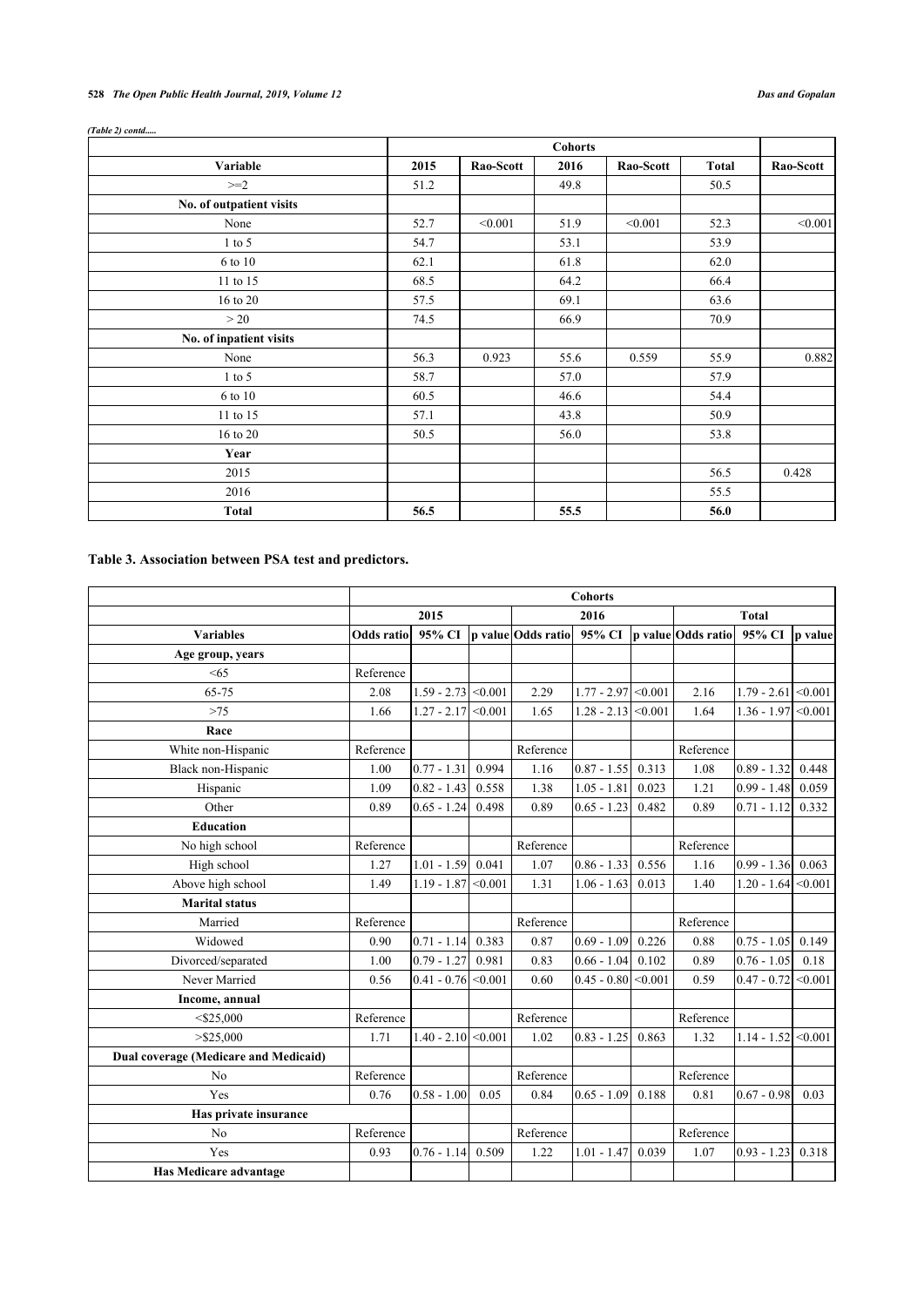|                          | <b>Cohorts</b>    |                       |         |                    |                       |         |                    |                       |                |
|--------------------------|-------------------|-----------------------|---------|--------------------|-----------------------|---------|--------------------|-----------------------|----------------|
|                          | 2015              |                       |         | 2016               |                       |         | <b>Total</b>       |                       |                |
| <b>Variables</b>         | <b>Odds</b> ratio | 95% CI                |         | p value Odds ratio | 95% CI                |         | p value Odds ratio | 95% CI                | <i>p</i> value |
| No                       | Reference         |                       |         | Reference          |                       |         | Reference          |                       |                |
| Yes                      | 2.14              | $1.66 - 2.77$         | < 0.001 | 1.99               | $1.57 - 2.53$         | < 0.001 | 2.05               | $1.72 - 2.44$         | < 0.001        |
| <b>Body weight</b>       |                   |                       |         |                    |                       |         |                    |                       |                |
| Healthy                  | Reference         |                       |         | Reference          |                       |         | Reference          |                       |                |
| Underweight              | 1.34              | $0.68 - 2.64$ 0.404   |         | 1.35               | $0.66 - 2.73$         | 0.411   | 1.31               | $0.79 - 2.15$         | 0.291          |
| Overweight               | 1.64              | $1.36 - 1.99$ < 0.001 |         | 1.23               | $1.03 - 1.46$         | 0.023   | 1.41               | $1.23 - 1.60$ < 0.001 |                |
| Obese                    | 1.52              | $1.22 - 1.89$ < 0.001 |         | 1.35               | $1.11 - 1.64$         | 0.003   | 1.41               | $1.22 - 1.64$ < 0.001 |                |
| No. of ADLs              |                   |                       |         |                    |                       |         |                    |                       |                |
| $\boldsymbol{0}$         | Reference         |                       |         | Reference          |                       |         | Reference          |                       |                |
| 1                        | 0.81              | $0.63 - 1.05$         | 0.108   | 0.84               | $0.67 - 1.06$         | 0.139   | 0.83               | $0.70 - 0.98$         | 0.032          |
| $\geq=2$                 | 0.91              | $0.76 - 1.09$         | 0.287   | 0.90               | $0.75 - 1.07$         | 0.224   | 0.91               | $0.80 - 1.03$         | 0.135          |
| No. of outpatient visits |                   |                       |         |                    |                       |         |                    |                       |                |
| None                     | Reference         |                       |         |                    |                       |         |                    |                       |                |
| $1$ to 5                 | 1.96              | $1.49 - 2.58$ < 0.001 |         | 1.62               | $1.25 - 2.10$ < 0.001 |         | 1.78               | $1.47 - 2.16$ < 0.001 |                |
| 6 to 10                  | 2.46              | $1.84 - 3.28$ < 0.001 |         | 2.25               | $1.71 - 2.97$ < 0.001 |         | 2.33               | $1.90 - 2.84$ < 0.001 |                |
| 11 to 15                 | 3.20              | $2.32 - 4.43$ < 0.001 |         | 2.44               | $1.77 - 3.36$ < 0.001 |         | 2.77               | $2.20 - 3.48$ < 0.001 |                |
| 16 to 20                 | 2.00              | $1.24 - 3.24$         | 0.005   | 3.32               | $2.22 - 4.97$ < 0.001 |         | 2.61               | $1.88 - 3.62$ < 0.001 |                |
| >20                      | 5.17              | $3.14 - 8.52$ < 0.001 |         | 2.86               | $1.85 - 4.43$ < 0.001 |         | 3.80               | $2.73 - 5.29$ < 0.001 |                |
| Year                     |                   |                       |         |                    |                       |         |                    |                       |                |
| 2015                     |                   |                       |         |                    |                       |         | Reference          |                       |                |
| 2016                     |                   |                       |         |                    |                       |         | 0.95               | $0.85 - 1.05$ 0.305   |                |

#### *(Table 3) contd.....*

### <span id="page-8-0"></span>**Table 4. Parameters of machine learning models.**

| Model                    | Accuracy<br>(%) | $AUC$ (%) |
|--------------------------|-----------------|-----------|
| Gradient Boosting        | 65.1            | 68.4      |
| Random Forest Classifier | 65.5            | 64.5      |
| <b>SVM</b>               | 62.2            | 64.8      |
| K Neighbors Classifier   | 62.0            | 65.3      |
| Logistic Regression      | 63.3            | 65.3      |
| Deep Neural Networks     | 65.4            | 68.3      |

#### **4. DISCUSSION**

This study assessed routine PSA cancer screening among Medicare beneficiaries in recent times after the USPSTF recommendations. It also applied artificial intelligence, i.e. machine learning algorithms to understand the predictors of PSA cancer screening. Predictive analysis through machine learning reflected similar patterns as in conventional regression analysis. This indicates the reliability and complementarity of machine learning in fetching quick and robust results during the predictive analysis of preventive care. Various machine learning algorithms could be applied in the predictive analysis of Medicare in the future, as it would reduce time and financial costs [[12\]](#page-10-7).

Only over half of the Medicare beneficiary men had PSA cancer screening during 2015-2016. Among the 2015 cohort, the 2016 cohort, and the combined cohort between 65 and 75 years, education above high school, being married, higher annual income (>\$25,000), being overweight or obese, and more than 20 outpatient office visits were the predictors. Although income was not a predictor for the 2016 cohort, private insurance was to some extent associated with the PSA cancer screening. Additionally, the combined cohort showed having dual Medicare and Medicaid coverage was a predictor.

This study draws policy attention on the relatively lower PSA cancer screening among Medicare beneficiaries. Compared to the 2015 cohort, there was a small decrease for the 2016 cohort. Although Medicare provides absolutely free coverage for PSA cancer screening, the uptake was not considerable. This lower uptake could also be due to the recommendations of the USPSTF, as it does not recommend PSA screening except when men express a preference after being informed of its benefits and risks [\[3\]](#page-9-2). The American Urological Association (AUA) and ACS currently recommend PSA screening to all asymptomatic men aged 55–69 years or men older than 50 years with a minimum 10-year life expectancy after they are informed of harms and benefits of screening [[2](#page-9-1)]. There were indications of a slight decline in PSA cancer screening even a couple of years before the USPSTF report 2012 and this decline could also be due to PLCO and ERSPC trials [\[23](#page-10-2), [24\]](#page-10-3). Houston *et al.* reported a decline in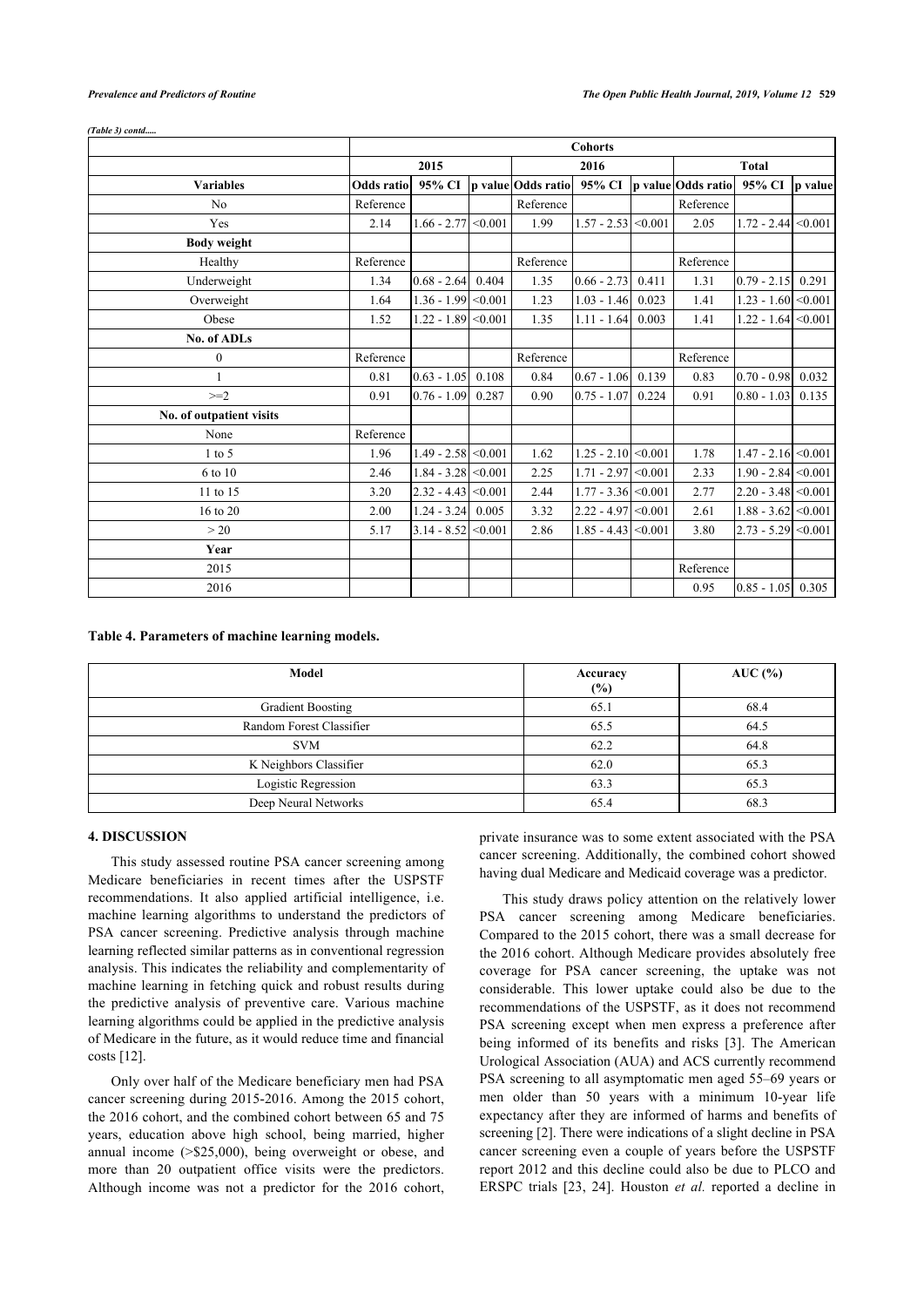overall screening with a 7.5% reduction in the incidence of localized prostate cancer, but a 1.4% increase in the incidence of metastatic disease [\[25](#page-10-18)]. Another study also found a decrease in PSA screening after the USPSTF's recommendations [\[2\]](#page-9-1). It is worth noting that the results of the USPSTF recommendations are still being assessed in terms of uptake and prostate cancer-related deaths. Three recent studies indicated a decreased PSA screening may increase risks and that possible benefits of reduced PSA screening could be reversed by an increase in cancer-related morbidity and mortality [\[26](#page-10-19) - [28\]](#page-10-20). Regular PSA tests prior to cancer diagnosis were associated with decreasing PSA levels at diagnosis, lower biopsy Gleason scores, lower clinical stages, and lower risk disease [[26\]](#page-10-19).

Existing evidence indicated strong opinions against PSA cancer screening among patients, providers, and medical bodies based on the USPSTF's recommendations[[2](#page-9-1)]. This study, on the contrary, found higher odds of PSA screening among men who regularly went to outpatient clinics. Outpatient provider interaction could be an effective health awareness source tool if providers are well-informed on the pros and cons of PSA cancer screening [\[7](#page-10-2)]. Also, men who have some existing health issues such as family history of prostate cancer or early signs and symptoms could be more cautious of preventive care [\[7\]](#page-10-2). Similarly, overweight or obesity was directly related to uptake. They probably had either higher health risks to consult providers or conscious of increased health risks due to obesity. The evidence reflects a strong interaction between the availability of health information, provider advice, and health service supply to promote preventive care [\[7\]](#page-10-2).

Among other personal characteristics in agreement with the existing evidence, being married and educated secondary and above increased chances of PSA screening [[29\]](#page-10-21). This study did not find race and location as predictors. However, other recent studies using cancer registry data reported Hispanic populations, African American, and rural men have a higher chance of a delayed diagnosis of prostate cancer and biochemical recurrence due to late diagnosis, while white men have a higher chance of routine screening [[7](#page-10-2), [30,](#page-10-22) [31](#page-10-23)].

<span id="page-9-0"></span>In agreement with other recent studies, this study also found that income was a strong predictor for PSA cancer screening[[32,](#page-10-24) [33](#page-10-25)]. Additionally, aligned with the existing evidence, insurance was a predictor for PSA cancer screening in the 2016 cohort, although Medicare freely covers one PSA screening annually for men over 50 without any co-pay or part B deductible[[33](#page-10-25)]. Medicare beneficiaries with additional coverage of Advantage and Medicaid had a slightly higher odds of screening in the combined cohort. Awareness of Medicare privileges and benefits for PSA cancer screening needs to be more widespread and effective to encourage uptake among low-income groups. Effective multi-faceted awareness strategies are proven to augment the uptake of PSA cancer screening [\[7\]](#page-10-2).

#### <span id="page-9-2"></span><span id="page-9-1"></span>**5. LIMITATIONS**

<span id="page-9-3"></span>A retrospective cohort design was one of the study limitations and findings need to be interpreted within the study design. The cohort included only Medicare beneficiaries and results cannot be generalizable to the rest of the populations, especially younger men in the country. The study did not include health system predictors, deeper geographical variations, and other individual predictors *e.g*. smoking, comorbidity, preventive behavior, and family history of prostate cancer. Study findings are still insightful for Medicare and PSA screening policies in the country.

### **CONCLUSION**

PSA screening uptake was over half among Medicare beneficiaries with education, marital status, income, insurance coverage, obesity, number of outpatient visits being the predictors. Although Medicare provides free PSA screening coverage, income, and having multiple insurance coverage and private insurance coverage were decisive factors for uptake. Awareness strategies would help inform privileges for PSA screening under Medicare. Machine learning and its diverse algorithms could be used further in predicting preventive care patterns under Medicare.

# **ETHICS APPROVAL AND CONSENT TO PARTI-CIPATE**

Not applicable.

#### **HUMAN AND ANIMAL RIGHTS**

Not applicable.

### **CONSENT FOR PUBLICATION**

Not applicable.

#### **AVAILABILITY OF DATA AND MATERIALS**

Study used open access data available through CMMS y gdukg.

#### **FUNDING**

None.

#### **CONFLICT OF INTEREST**

The authors declare that there is no conflict of interest, financial or otherwise. The views expressed in the paper are that of authors and do not reflect that of their affiliations.

#### **ACKNOWLEDGEMENTS**

Declared none.

#### **REFERENCES**

- [1] American Cancer Society. Key Statistics for Prostate Cancer. Key Statistics for Prostate Cancer 2019.
- [2] Patel NH, Bloom J, Hillelsohn J, *et al.* Prostate Cancer Screening Trends After United States Preventative Services Task Force Guidelines in an Underserved Population. Health Equity 2018; 2(1): 55-61.

[\[http://dx.doi.org/10.1089/heq.2018.0004](http://dx.doi.org/10.1089/heq.2018.0004)] [PMID: [29806045\]](http://www.ncbi.nlm.nih.gov/pubmed/29806045)

[3] Grossman DC, Curry SJ, Owens DK, *et al.* US Preventive Services Task Force. Screening for Prostate Cancer: US Preventive Services Task Force Recommendation Statement. JAMA 2018; 319(18): 1901-13.

[\[http://dx.doi.org/10.1001/jama.2018.3710\]](http://dx.doi.org/10.1001/jama.2018.3710) [PMID: [29801017](http://www.ncbi.nlm.nih.gov/pubmed/29801017)]

[4] Downer MK, Stampfer MJ, Cooperberg MR. Declining Incidence Rates of Prostate Cancer in the United States: Is This Good News or